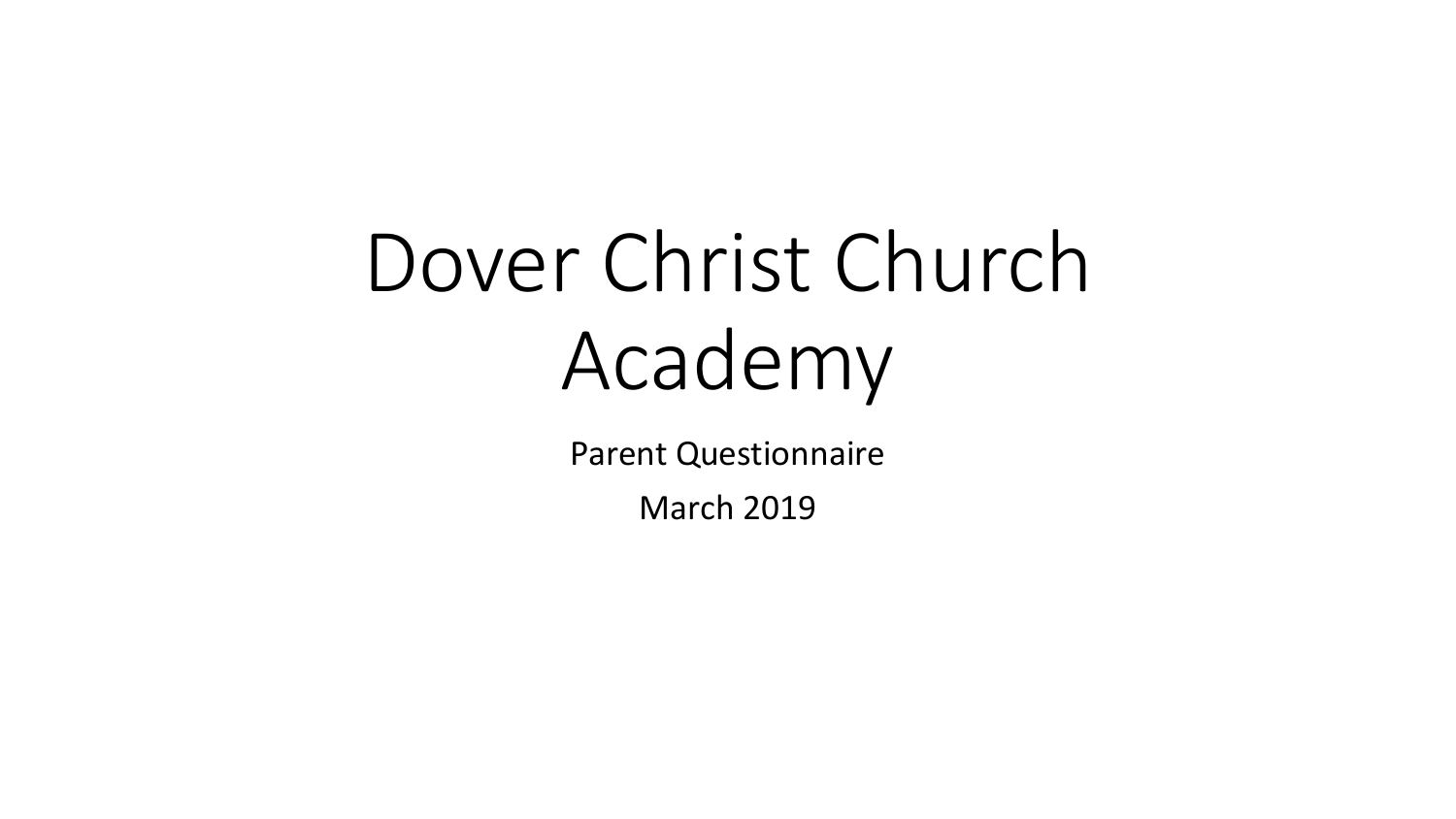#### **1. My child is happy at this school %**



■ Strongly Agree ■ Agree ■ Disagree ■ Strongly Disagree ■ Don't Know

# **2. My child feels safe at this school %**



■ Strongly Agree ■ Agree ■ Disagree ■ Strongly Disagree ■ Don't Know



**3. My child makes good progress at this** 





■ Strongly Agree ■ Agree ■ Disagree ■ Strongly Disagree ■ Don't Know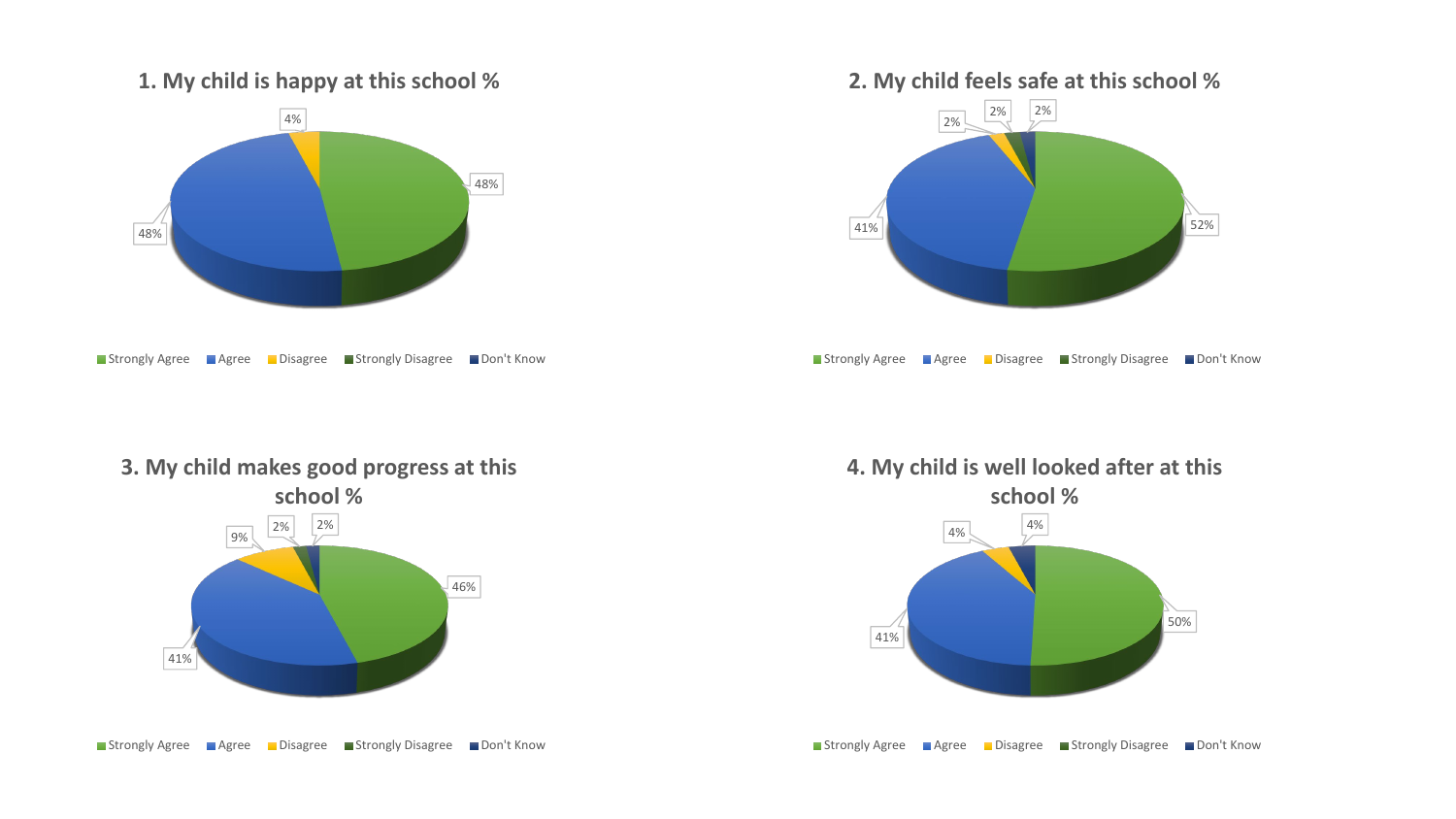#### **5. My child is taught well at this school %**



■ Strongly Agree ■ Agree ■ Disagree ■ Strongly Disagree ■ Don't Know

#### **7. This school makes sure its pupils are well behaved %**



■ Strongly Agree ■ Agree ■ Disagree ■ Strongly Disagree ■ Don't Know

### **6. My child receives appropriate homework for their age %**



■ Strongly Agree ■ Agree ■ Disagree ■ Strongly Disagree ■ Don't Know

## **8. This school deals effectively with bullying %**



■ Strongly Agree ■ Agree ■ Disagree ■ Strongly Disagree ■ Don't Know